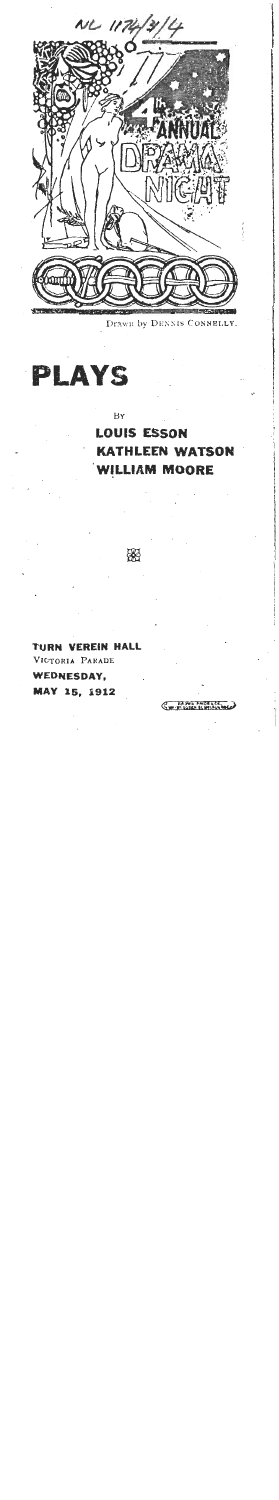# **Prologue.**

**A** play is no play until it has endured the glarc **nf** the footlights. That is one reason why at least one evening a year should be devoted to the production of local plays. The drama night has also a place for music and poetry, and it is hop4 that this phase will Le expanded. **As** the movement grows. it may bring out new actors, reciters, and singers, as well as dramatists. **'J'ht**  drama night of (he future will be an Austraiian festival of all the arts.

1 have the pleasure of announcing the first appearance of a new dramatist in Kathleen Watson **(MRS.** W. **DEARDEN),** author of the " Litanies of Life" and other novels.

Before departing on a short trip to London, I wish to express **my** gratitude for the support given to this enterprise.

W.M.

 $\odot \searrow$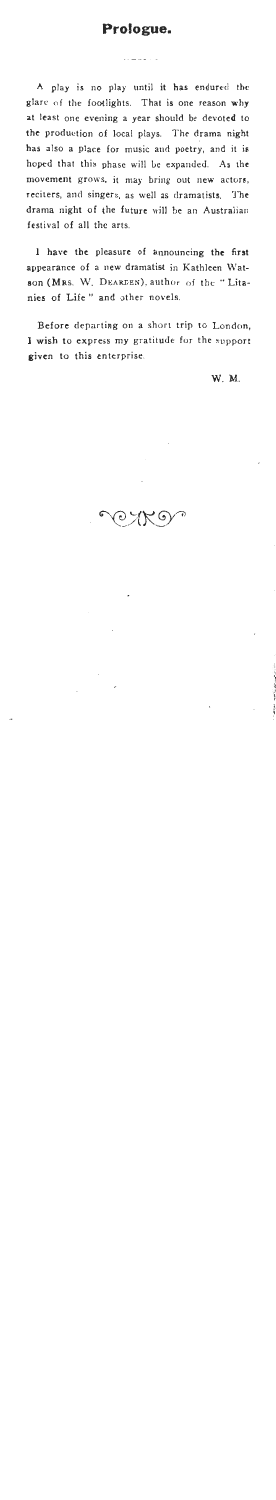The First Series of local one act plays was produced at the Oddfellows' Hall, Latrobestreet. Melbournc, March 30th, 1909, when \Villiam Moore produccd " Thc On!y Game." " Acting **n** la Mode." and two **of** his shorter pieces. The second scries, consistiug of " The Burglar," by Katherine Prichard; "The \Voman Tan~er," by I.ouis Esson; and "The Tea Room Girl," by William Moore, was staged at the Turn Verein Hall, October 5th, 1910. The third serics, consisting of " Thc Only Game," by William Moore: "Dead Timber," by Louis Esson; "The Children's Bread," by Blaniire Young: and "The Sacred Flame," by Alfred Buchanan, was produced by Mr. Gregan McMahon under the auspices of the Melbourne Repertory Theatre, at St. Patrick's Hall, December 13th and 14th, 1911.

**Admissba** - - **Three Shillings** 

Tickets on sale at

### **RONALD'S**

Central Florists, **99** Swanston Street, at **the**  various Studios, and from

R. H. CROLL, Hon. Secretary,

Education Department.

No Seats Reserved.

Citizens in evening dress not admitted.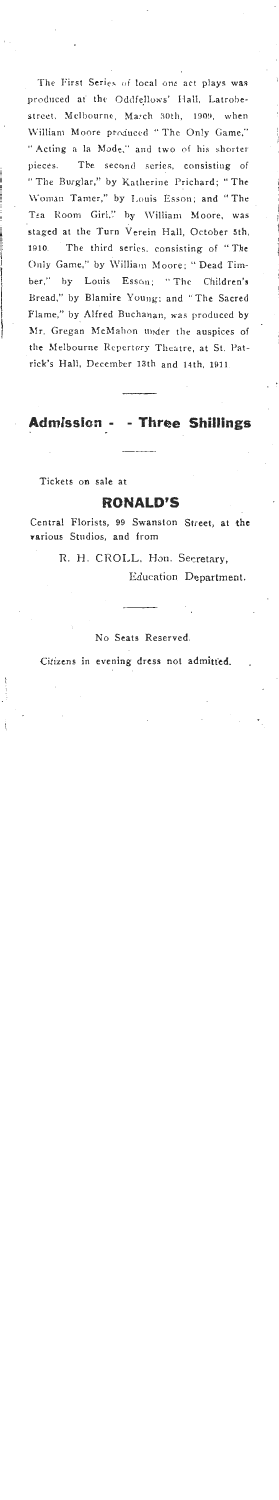## **Drama.**

'The Orchestra will play from **7.45** 

At 8 sharp-

# **THE SACRED PLACE**

**By Louis Esson** 

| Said Shah Shereef                                           | MR. T. SKEWES      |
|-------------------------------------------------------------|--------------------|
| Hawkers<br>Ram Chandra                                      | MR. A. W. FOSTER   |
| Abdulla                                                     | MR. L. WILKIE      |
| $\begin{array}{c} \hbox{Indian} \end{array}$<br>Akbar Almad | MR. TOM CARTER     |
| Mahmud                                                      | MR. LOUIS MCCUBBIN |
| Rev. Herbert Jordan  MR. L. ARNOLD                          |                    |
| Constable Matthews     MR. S. MACKY                         |                    |
| Munshi Goolam Muhamed (A Shopkeeper)                        |                    |
|                                                             | MR. G. B. KIRK     |

Scene: Hawker's Room in the Slum Quarter, Melbourne.

TEN MINUTE **INTERVAL** 

# **IF YOUTH BUT KNEW**

**By Kathleen Watson** 

Arthur Antrobus . . . . . . **MR. LYAL** CHRISTIAN Gwendolen (His Wife) .. .. MISS ALLIE ROBSON **Nrs.** Murray Stewart (Their Friend)

**MISS MAUD JOLIFFE** 

Morning Room in a House in Regent Park Terrace, London.

Scene I-Morning. Scene 2-Midnight (ten months later).

The curtain will be lowered for three minutes after Scene I.

Furnishings by Robertson and Moffat Proprictary Limited.

#### TEN MINUTE INTERVAL.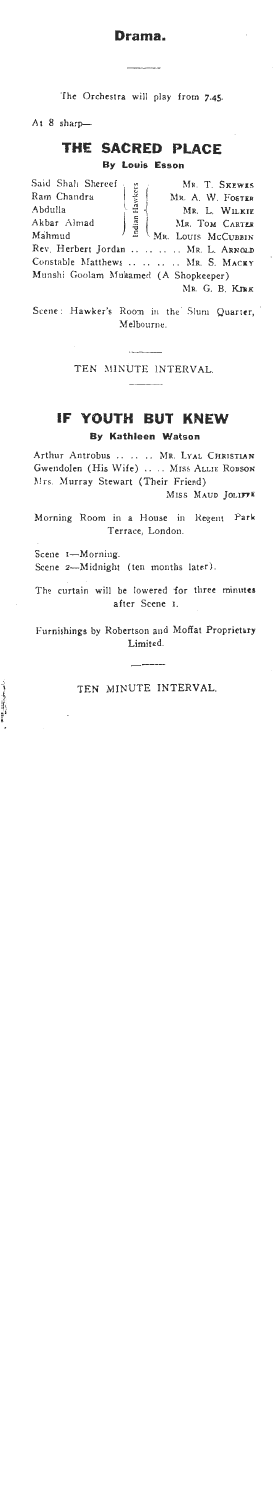# The Mysterious Moonlight **By William Moore**

The Dramatist .. .. .. .. MR. DONALD ALSOP The Dramatist's Wife .. MISS ISABEL HANDLEY A Waitress .. .. .. .. .. MISS MAUD JOLIFFE Pierrettes MISSES STELLA NATHAN and JANET OASTLER Pierrots MESSRS. LYAL CHRISTIAN and H. THOMSON

Scene: Tea Garden outside the Side Entrance of a Seaside Hotel.

compared by the company of the

A gong will be sounded before the rise of each curtain.

THE LONG INTERVAL

Coffee, Talk, and Cigarettes.

#### POETRY AND MUSIC

MISS CORA TERRY will sing "I Dream." words by DOROTHY FRANCES MCCRAE (Mrs. C. E. Perry) and music by RUPERT BUNNY.

MISS STELLA NATHAN will read (a) "She Comes as Comes the Summer Night." (b) "On Falling at a Lady's Feet After a Dance," from Frank Williamson's volume, " Purple and Gold."

MR. HENRY TATE (piano) and MR. FOLEY WESTwoon (violin) will play for the first time "The Frog Scherzo," composed by MR. TATE.

The curtain will be lowered a few moments after each number.

After a five minute interval a condensed version of

## ACTING A LA MODE BY WILLIAM MOORE

A Stage Manager .. .. .. MR. WILLIAM MOORE A Jeune Premier .. .. .. .. MR. DONALD ALSOP An Aspiring Ingenue .. .. .. MISS RUBY MOORE

Scene: Stage Manager's Office.

The final curtain is timed to fall before 11 o'clock, but the hall is yours till midnight.